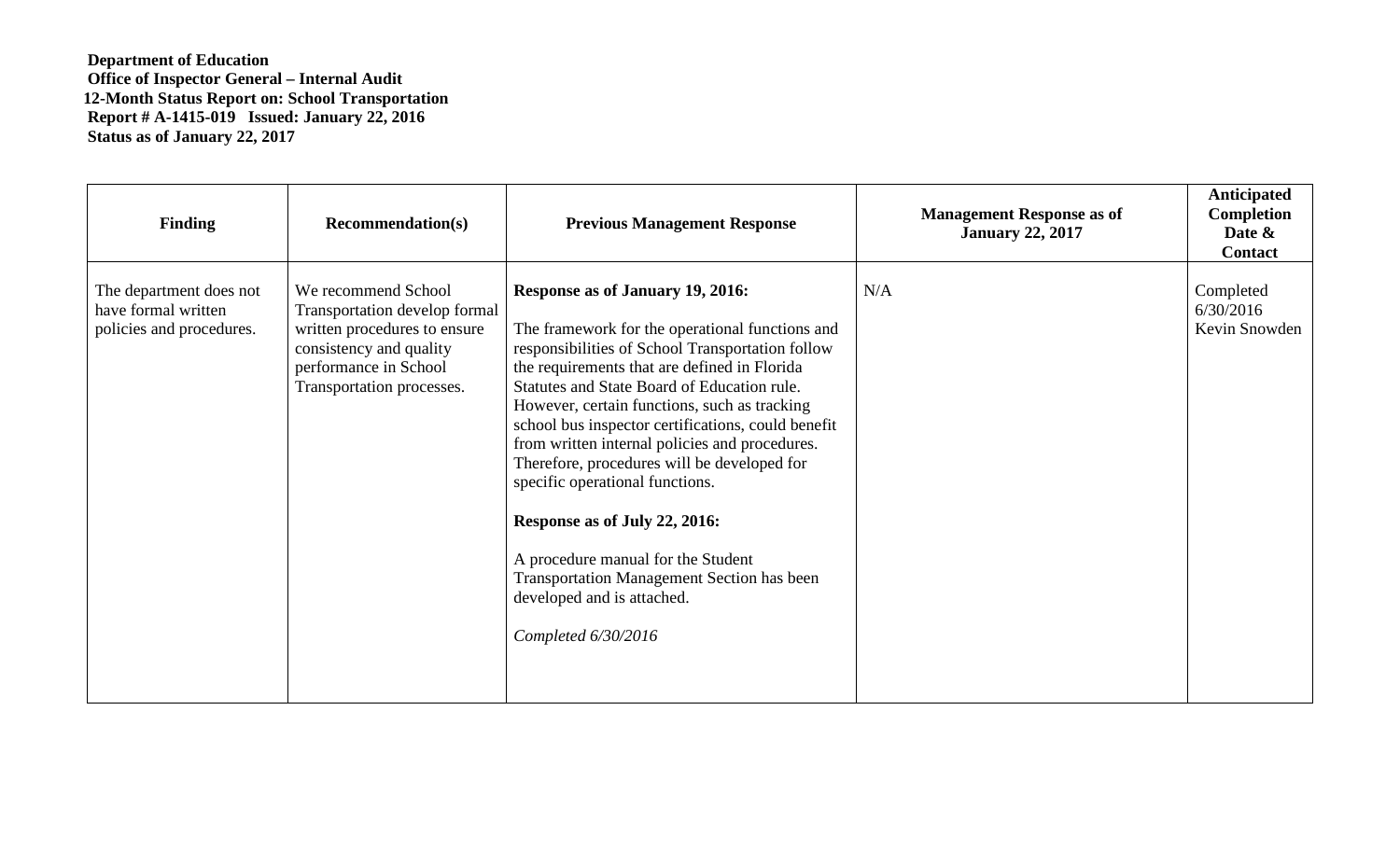## **Department of Education Office of Inspector General – Internal Audit 12-Month Status Report on: School Transportation Report # A-1415-019 Issued: January 22, 2016 Status as of January 22, 2017**

| <b>Finding</b>                                                   | <b>Recommendation(s)</b>                                                                                                                                                                                                                                                                | <b>Previous Management Response</b>                                                                                                                                                                                                                                                                                                                                                                                                                                                                                                                                                                                                                                                                                                                                                                                                                                                                                                                            | <b>Management Response as of</b><br><b>January 22, 2017</b>                                                                                                                                                                                                                                                                                                                                                                                                                                                                                                                                                                                                             | <b>Anticipated</b><br>Completion<br>Date &<br><b>Contact</b>          |
|------------------------------------------------------------------|-----------------------------------------------------------------------------------------------------------------------------------------------------------------------------------------------------------------------------------------------------------------------------------------|----------------------------------------------------------------------------------------------------------------------------------------------------------------------------------------------------------------------------------------------------------------------------------------------------------------------------------------------------------------------------------------------------------------------------------------------------------------------------------------------------------------------------------------------------------------------------------------------------------------------------------------------------------------------------------------------------------------------------------------------------------------------------------------------------------------------------------------------------------------------------------------------------------------------------------------------------------------|-------------------------------------------------------------------------------------------------------------------------------------------------------------------------------------------------------------------------------------------------------------------------------------------------------------------------------------------------------------------------------------------------------------------------------------------------------------------------------------------------------------------------------------------------------------------------------------------------------------------------------------------------------------------------|-----------------------------------------------------------------------|
| Uncertified bus inspectors<br>may be inspecting school<br>buses. | We recommend School<br>Transportation enhance its<br>procedures to ensure school<br>districts comply with Florida<br>Administrative Code and the<br>Florida School Bus Safety<br>Inspection Manual, thereby<br>increasing the assurance that<br>students will be safely<br>transported. | <b>Response as of January 19, 2016:</b><br>The certification status of each of the 35<br>inspectors noted by the Inspector General with<br>renewal dates in the sixth year of their<br>certification is correct. School bus inspector<br>certificate renewals are administered on a fiscal<br>year basis instead of a calendar year basis.<br>Certifications are active through the fifth full<br>fiscal year following the fiscal year of original<br>certification or re-certification. We are<br>recommending a revision to the School Bus<br>Safety Inspection Manual, which is incorporated<br>by reference in Rule $6A-3.0171(8)$ (d), Florida<br>Administrative Code, to reflect current practice.<br>School Transportation maintains that school<br>districts are responsible for ensuring that buses<br>are inspected by certified school bus inspectors.<br>Nevertheless, school districts are notified of<br>upcoming certificate expiration dates. | Response as of January 22, 2017:<br>The School Bus Inspector Manual, Revised<br>2017, has been updated to require that school<br>bus inspector certificates be renewed on a<br>fiscal year, rather than a calendar year basis,<br>which is consistent with current practice.<br>The School Bus Inspector Manual is<br>incorporated by reference in rule 6A-3.0171,<br>F.A.C., which is currently in rulemaking and<br>anticipated to be an agenda item on the State<br>Board of Education meeting on February 16,<br>2017.<br>School districts are notified of employees with<br>upcoming certificate expiration dates and<br>whose certificates have recently expired. | 2/16/2017<br>Kevin Snowden<br>Completed<br>6/30/2016<br>Kevin Snowden |